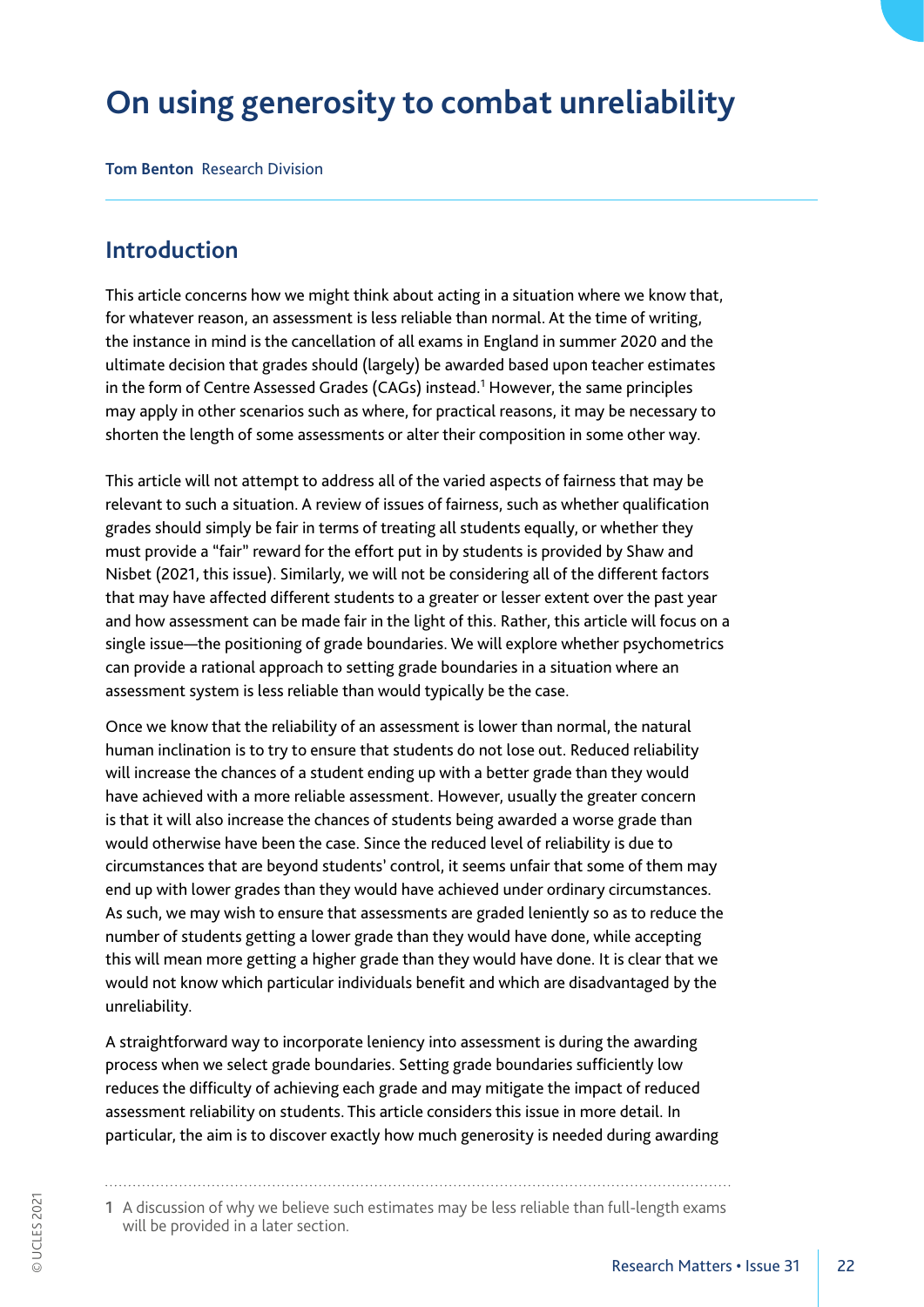to combat increases in unreliability, and how this depends upon the strategy to awarding that we take. Interestingly, we will show that, in some respects, the final distribution of grades in summer 2020 was similar to what might be expected from a logical application of giving students the benefit of the doubt from a position of uncertainty about how they would have performed in real exams.

# **True scores, true grades, observed scores, awarded grades, reliability**

Before going any further, we need to define our terms. From now on, we define a student's *true score* (or *true mark*) as the score that they would achieve on a 100 per cent reliable assessment (i.e., an assessment that was very long and had completely reliable marking). True scores could be transformed to follow any statistical distribution, so, for the purposes of this article, we define *true grades* as being defined by students' percentile rank rather than by their score. For example, we might decide that the top 25 per cent of students should be awarded grade A (or above). Note that the concepts of "true scores" and "true grades" are entirely notional to help us think about issues relating to reliability. In reality we never observe the true score of any student. However, for the purposes of this research we imagine that we could in order to think about issues such as student misclassification.

Observed scores are the scores that are actually assigned to students including the measurement error inherent in any real assessment. Note that error, in this context, does not necessarily need to mean "mistake". Rather, it refers to anything that may lead to changes in students' scores between replications of an assessment process. For example, certain items will suit some students more than others, meaning that students' performances usually vary between different test versions. Similarly, there may be differences in the professional judgement of examination markers, meaning that remarking may lead to changes in students' scores. We define *awarded grades* or *observed grades* as the grades awarded to students based on their observed scores.

Following usual practice in classical test theory, we define *reliability* as the squared correlation between true and observed scores. This is equivalent to the percentage of the variance in observed scores attributable to variance between students' true scores. It is also mathematically equivalent to the expected correlation between observed scores on two parallel tests (very roughly speaking, these are tests made to the same specification so that, in particular, they consist of equally difficult items and are of equal length).

## **Ensuring that no student is disadvantaged**

In a perfect world we would ensure that, even with reduced reliability, absolutely no student ends up with a lower grade than they deserve. In the midst of a crisis regarding an assessment, statements to this effect are often released by the organisations responsible for them. What is usually left unsaid is that we would, under the circumstances, perhaps accept some students being awarded higher grades than they deserve in order to ensure that no student misses out. This initial section considers exactly how generous we would need to be in order to achieve this goal.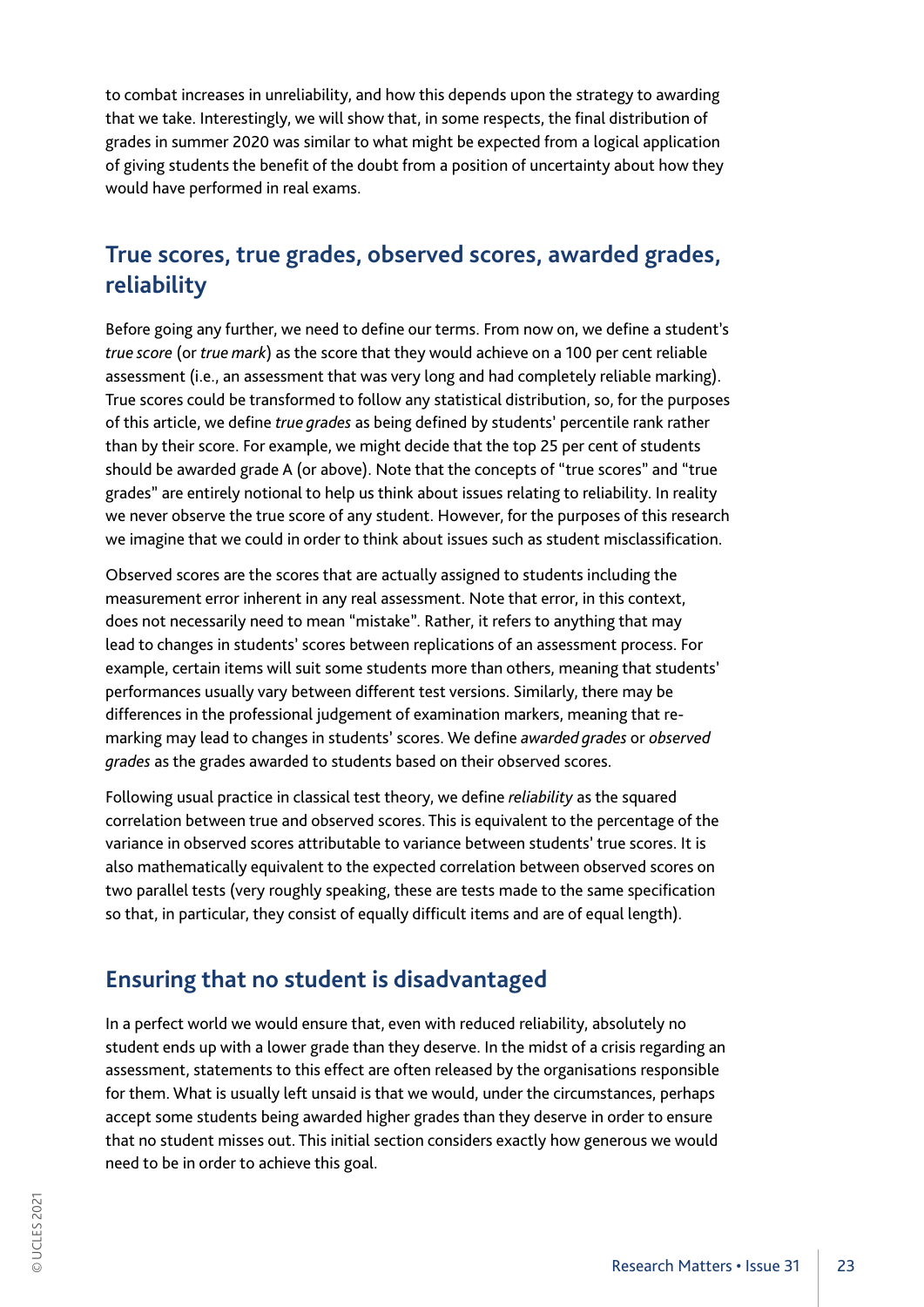Figure 1 provides an imaginary example to introduce these ideas further. The plot shows the relationship between simulated true marks for 1,000 students on the horizontal axis and their observed marks from a sub-optimal assessment process on the vertical axis. For the purposes of this simulation, both true marks and observed marks were simulated to be between 0 and 100, to have a mean of 50 and a standard deviation of 16 (see footnote<sup>2</sup>). The correlation between true and observed scores was simulated to be 0.8 that is, the reliability of observed scores was  $0.64$  (= $0.8<sup>2</sup>$ ).

Next, to begin with, imagine that we have initially decided that the top 25 per cent of students should be awarded grade A. For example, we may have initially considered that, despite the increased unreliability, we would like to preserve the grade distribution from previous years so that the grades awarded to students were indistinguishable from those awarded under the normal assessment process. As such, we identify grade boundaries on both the true and observed marks that achieve this. These are represented in Figure 1 by the solid black lines and are 61 out of 100 in each case.



### **Figure 1: Relationship between true marks and grades, and marks and grades from an unreliable assessment if we choose to award the same percentage of top grades.**

Suppose next that, having realised the possibility of students missing out on the grade they deserve, we decide to lower the grade boundary to eradicate this risk. This process is illustrated in Figure 2. For the purposes of this figure, the grade boundary on observed scores has been lowered to the point where no student is awarded a grade lower than they deserve. This has required lowering the grade boundary from 61 out of 100 to 38 out of 100. Furthermore, in total, only 464 students are now awarded the correct grade. The good news is that all 254 students that deserved a grade A have been awarded this (the red points in Figure 2). However, this has come at a cost. Lowering the grade boundary

<sup>2</sup> These are reasonably typical score distributions for examinations. For example, see Table 1 of Wheadon and Stockford (2010).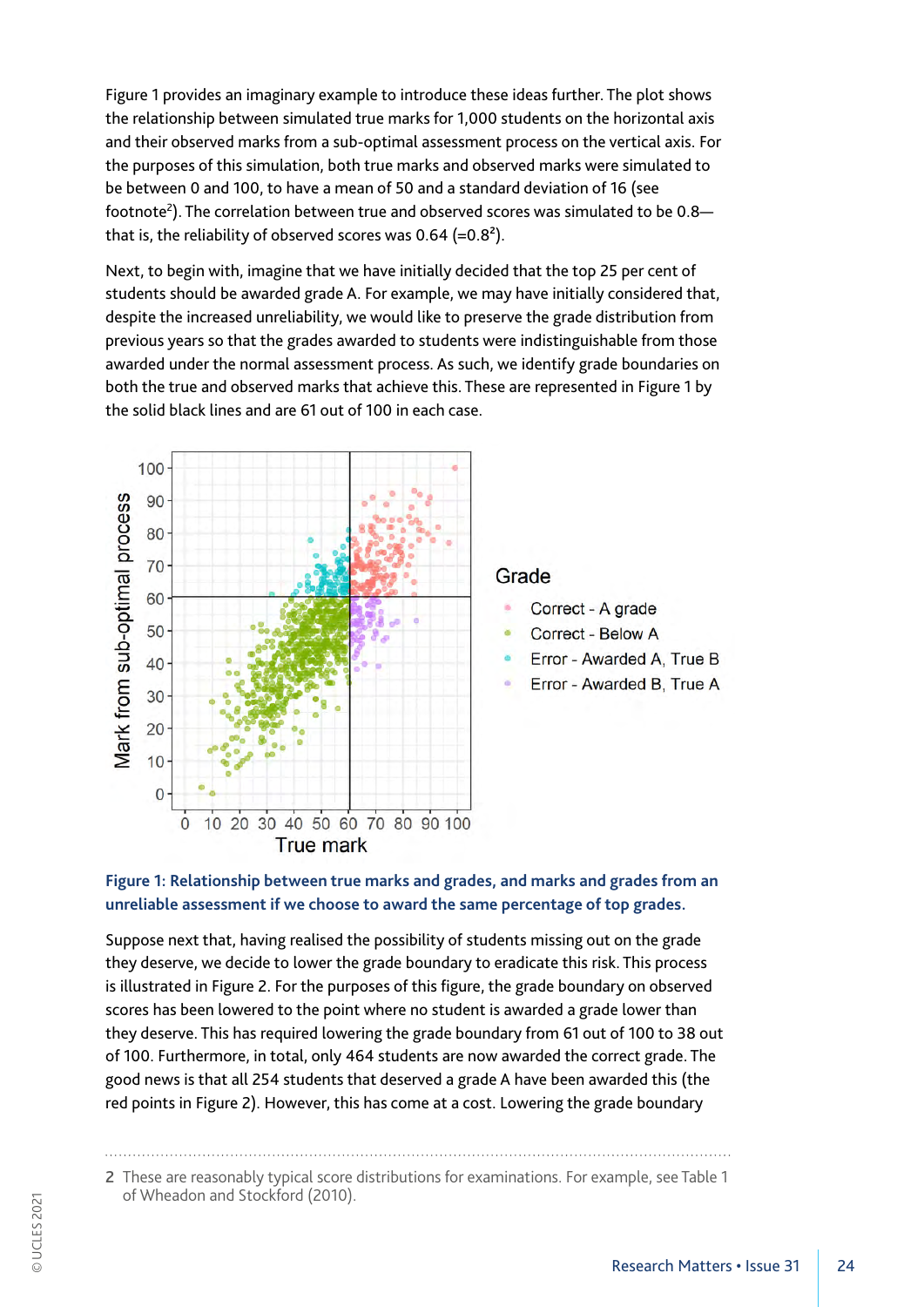has led to 536 students being awarded a grade A when, according to their true scores, they did not deserve this (the blue points).



#### **Figure 2: Relationship between true marks and grades, and marks and grades from an unreliable assessment if we lower the grade boundary for the unreliable set of marks.**

Figure 2 demonstrates the difficulty of ensuring no student is disadvantaged by unreliability. Measurement error can affect students both positively and negatively and to differing amounts. In the presence of unreliability, with a sufficiently large number of students, there will always be at least one person whose observed score is far below their true score. Lowering grade boundaries far enough to mitigate this risk in its entirety would require an enormous dose of generosity. This in turn risks undermining the meaning of having achieved a particular grade, devaluing the currency of the qualification in question, and undermining public confidence. As such, ensuring that absolutely no student is disadvantaged is not something that can realistically be achieved through the awarding process alone.

Figure 2 imagines that we are trying to ensure that no student is disadvantaged relative to their true score. However, true scores are never observed and so in reality "an assessment will never be perfectly reliable" (Wheadon & Stockford, 2010, p.32). As such, "it is inevitable that some candidates with true scores in one grade will, on some occasions, achieve a score just outside that grade" (Wheadon & Stockford, 2010, p.32). With this in mind, while we might accept that we cannot lower grade boundaries to a point where no student achieves a grade below the one they deserve, we may be able to lower them to an extent where the risk of a student being under-graded by an abnormally unreliable assessment is no higher than the risk we accept under normal circumstances. This is the focus in the next part of this article.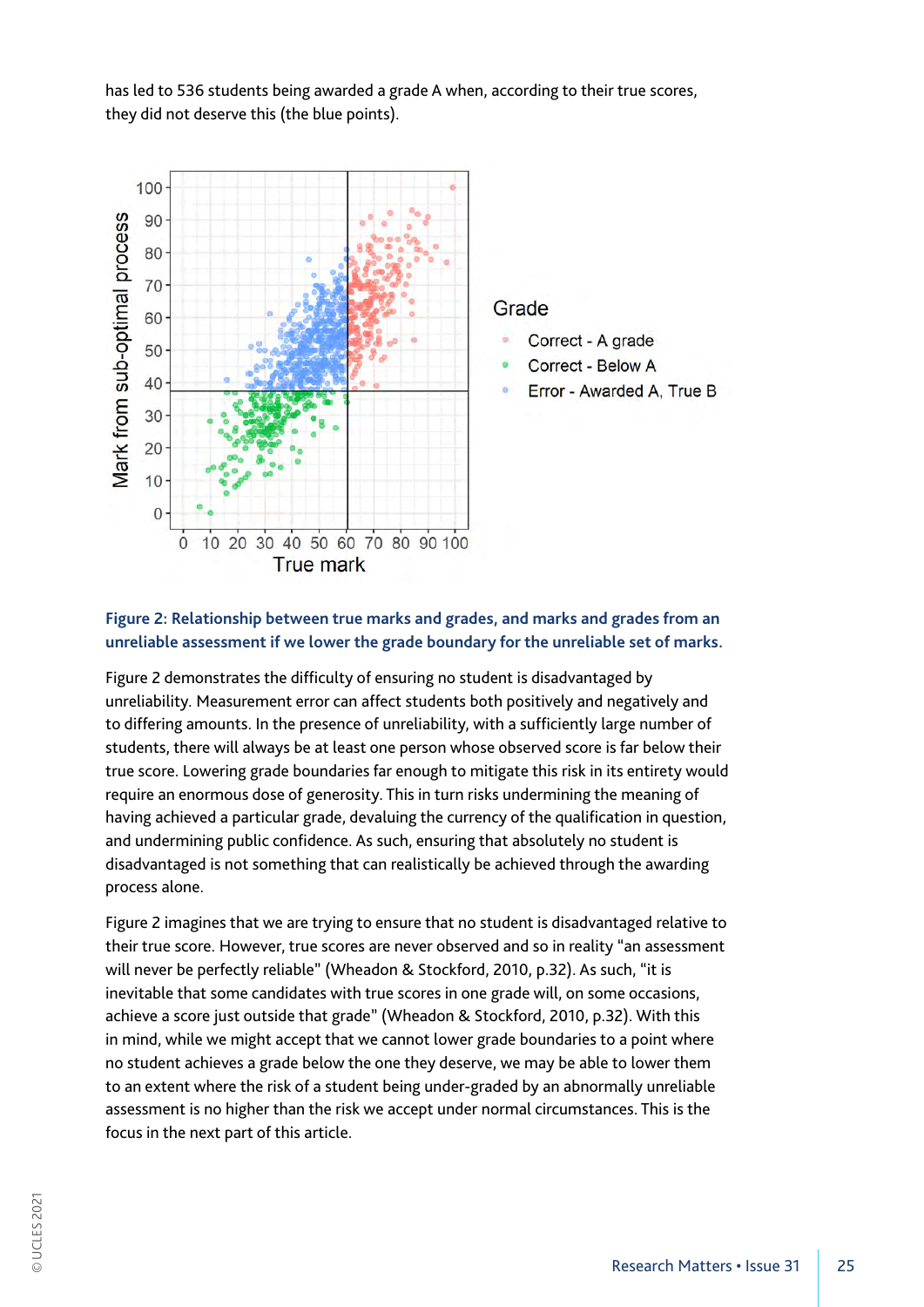# **Reliability of various assessment processes**

Before we can consider this issue, we need some idea of the reliability of assessments under normal circumstances. Our focus will be on A Levels and will be on the reliability of entire qualifications rather than the individual examinations (components) which comprise these. Although several existing pieces of research have published data on the reliability of individual examination components (e.g., Bramley & Dhawan, 2010; Hayes & Pritchard, 2013; Wheadon & Stockford, 2010) very few of these have attempted to calculate reliability at whole qualification level. In order to estimate the reliability of a typical A Level, we use the following pieces of information:

- At present, a typical A Level will require students to complete at least three separate examination components which have roughly equal weight.
- The median reliability (Cronbach's alpha) of individual A Level examination components is 0.83 (Bramley & Dhawan, 2010, Table 2.5). Note that since Cronbach's alpha is often considered a lower bound for the true reliability of a component (see Hayes & Pritchard, 2013), this means that the above estimate of the reliability of a full A Level may be slightly conservative.
- Analysis of A Level components taken with OCR in June 2019 reveals the median correlation between examination components taken as part of the same A Level qualification (subject), is 0.64 (based on 173 pairs of components).<sup>3</sup>
- Combining the above facts with a simplified version of the Wang and Stanley formula for calculating composite reliability (He, 2009) gives us:

*Typical A Level reliability* =  $\frac{3\alpha + 6\rho}{3 + 6\rho} = \frac{3 * 0.83 + 6 * 0.64}{3 + 6 * 0.64} = 0.925$ 

Where  $\alpha$  is the expected reliability of each individual component,  $\rho$  is the expected correlation between components, "3" is the number of components, and "6" is the number of ways in which three components can be paired (respecting the direction of pairings).

As such, we will use a reliability of 0.925 as representing the reliability of a typical A Level. This estimate is a little lower than the estimate of 0.963 for a full-length Mathematics A Level provided by Benton (2014). This may reflect the reduced amount of assessment in reformed A Levels,<sup>4</sup> the use of the (more conservative) Cronbach's alpha in the present calculations, or the focus on a typical A Level subject (using medians) rather than exclusively on Mathematics.

To provide a richer context for the calculations in subsequent sections, we will also estimate the "reliability" of an alternative, and less reliable, assessment method—forecast scores. The word "reliability" is placed in inverted commas in the previous sentence to represent the fact that, as discussed earlier, we are defining reliability as the squared

<sup>3</sup> Restricted to components taken by at least 200 students.

<sup>4</sup> Since recent reform, A Levels no longer combine results from assessments taken over a period of two years and, instead, focus on (fewer) examinations taken in a single session.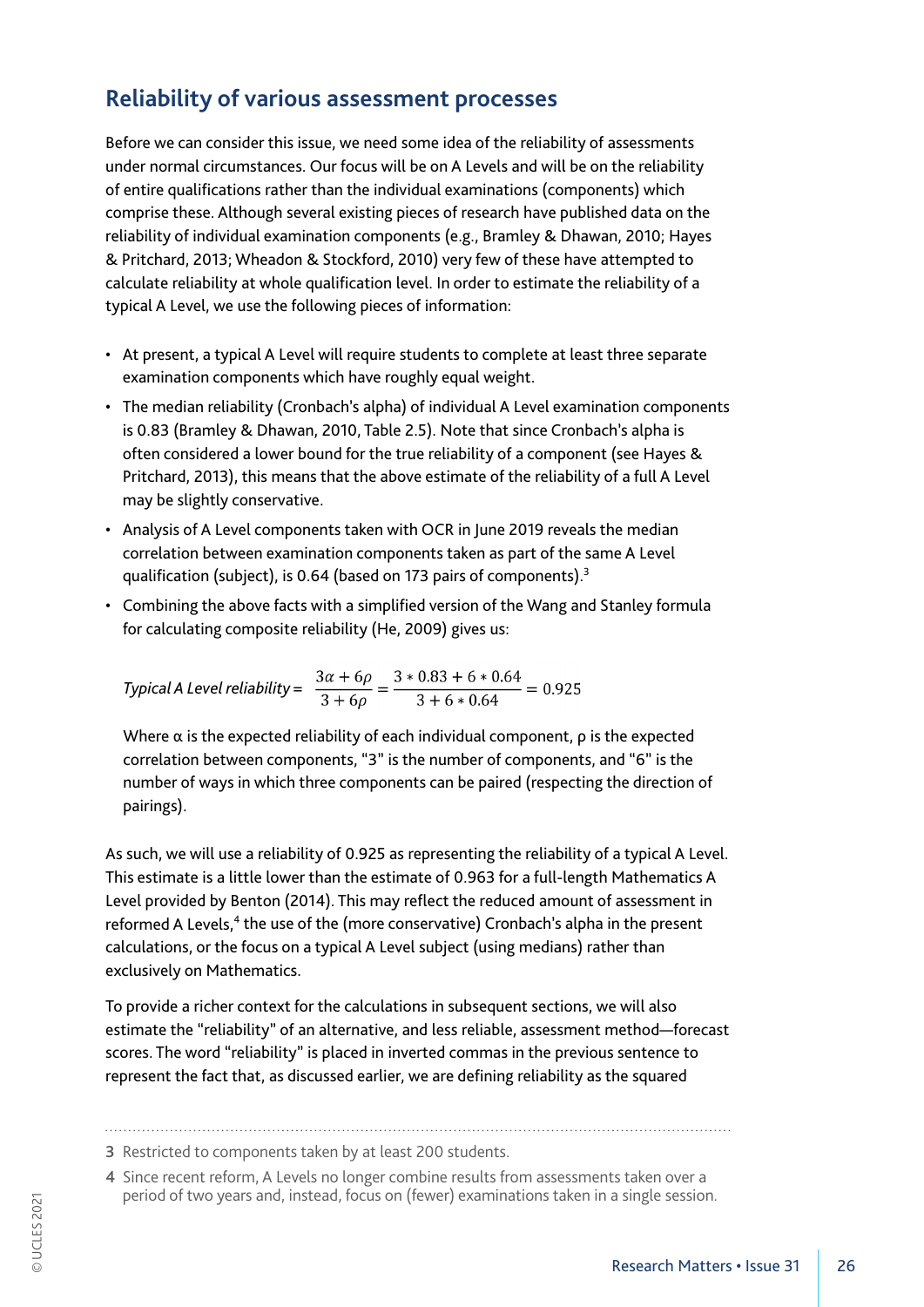correlation between any given measure and true scores from examinations. This is not quite the same as the usual definition of reliability (i.e., how much would forecast scores change if we replicated the forecasting procedure) but it is the most relevant definition in the context of this article.

The word "forecast" is used above as the estimates of reliability (below) are derived from an analysis of A Level forecast grades submitted to OCR by teachers in May 2014 ahead of students completing their exams. They may differ from the predicted grades that were sent to UCAS (Universities and Colleges Admissions Service) earlier in the academic year as part of the university application process (see Gill & Benton, 2015, for further details). Our interest in forecast grades stems from the fact they are the best information we have available to say anything about the reliability of teacher estimated grades such as CAGs. Although we have collected data on CAGs, data on exam achievement of the same students in the same subjects is not available (because exams were cancelled). As such, comparing forecast grades and actual exam grades is the best source of information we have. Further discussion of the relationships between different types of teacher estimated grades is provided in McManus et al. (2020).

With the above discussion in mind, we estimate the reliability of forecast scores as follows:

- For OCR A Levels in summer 2014 the median polychoric correlation<sup>5</sup> between forecast and actual A Level grades was 0.82 (across 57 A Level specifications).
- Given the calculations earlier and adjusting for the unreliability of actual A Level results, we use a standard correction formula (Spearman, 1904) to estimate that the correlation between forecast scores and true qualification scores is 0.85 (=0.82/√0.925).
- Thus, the estimated "reliability" of forecast scores is 0.72 (=0.85<sup>2</sup>).

Note that forecast scores, as such, have never existed—only forecast grades. However, we use the concept here to help us think about the likely reliability of procedures based upon teachers estimating the likely future achievement of their students (such as was done for the production of CAGs in summer 2020).<sup>6</sup> That is, the estimate gives an idea of the confidence with which teachers can estimate the future performance of their students. The idea of a continuous forecast score is useful as it allows us to apply concepts relating to the positioning of grade boundaries within this context.

The idea that results based on this type of teacher assessment are less reliable than those based on formal examinations has some support in the existing research literature. For example, McManus et al. (2020) showed that forecast grades tend to have considerably lower correlations with future undergraduate and postgraduate achievement at university than actual A Level grades.

<sup>5</sup> We use a polychoric correlation to adjust for the fact that coarse scales (such as grades) are likely to be less highly correlated than fine scales (such as marks). The median Pearson correlation between forecast and actual grades was slightly lower at 0.77. Only A Levels with at least 200 entrants were included in calculations. See Gill and Benton (2015) for more details about the accuracy of forecast grades.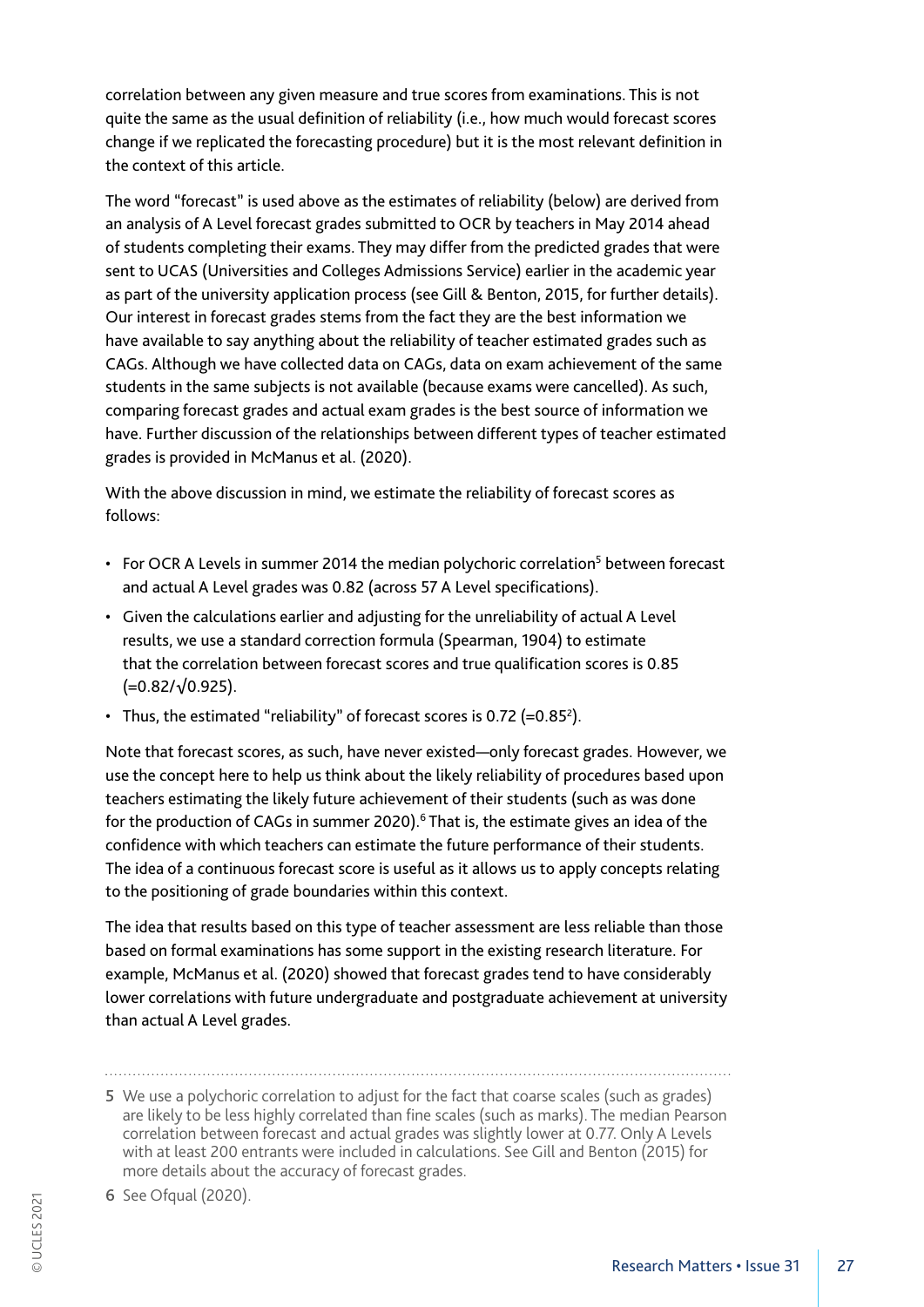It should be noted that the reliability estimate here only concerns a particular type of teacher assessment. The estimate does not necessarily apply to other types of internal school assessment such as where teachers mark pieces of standardised coursework or controlled assessment and these marks are then moderated. Previous research (Benton, 2016) has shown that, in at least some circumstances, such approaches to assessment are likely to be just as reliable as formal examinations.

# **Possible choices regarding standards in the face of added unreliability**

To recapitulate, we wish to explore different approaches to setting grade boundaries in the situation where we have been forced to switch from a form of assessment with a reliability of 0.925 (approximate reliability of a full A Level qualification) to a form of assessment with a reliability of 0.72 (approximate reliability of forecast scores). We will consider three different approaches to setting grade boundaries:

- **Retain the grade distribution.** That is, we decide that despite the change to the reliability of qualifications we should retain the grade distribution we have always had. For the purposes of calculations in this section we will assume the grade distribution should match the overall grade distribution for A Levels from 2019 (JCQ, 2019).
- **Ensure no increase in the percentage of students awarded a grade below their true grade.** That is, we aim that the number of students awarded a grade below their true grade is no higher for the less reliable assessment method than for the normal assessment method. We abbreviate this method as the No Added Disadvantage strategy.
- **Maximise accuracy.** That is, we choose grade boundaries to maximise the percentage of students awarded a grade equal to their true grade. This leads to slightly different results from method 1. This will be explored more as we display the results.

To ease the calculations in this section, we will assume that all scores (both true and observed) follow normal distributions. Given that any set of scores could be transformed to follow a normal distribution (i.e., converted to normalised scores) this is not such a huge assumption. Since, after transformation, scores could be expressed on any scale, grade boundaries will be expressed in terms of the proportion of students at each given grade or above. Note that, based on these assumptions, all of the calculations in this section were completed entirely by applying mathematical formulae (i.e., there was no need to simulate data). Examples of the R code used to complete calculations are provided in the appendix.

To begin with, we focus upon setting an A\* boundary. Results for other grades will be presented later but this provides a good starting point to illustrate the concepts in this research. Note that we define an A\* as referring to the top 7.8 per cent of students.

Figure 3 shows the estimated misclassification rate at A\* for a full-length A Level depending upon the percentage of students we award the grade to. The green curve shows how the proportion of students awarded a grade that is too high (i.e., an A\* when their true grade is below A\*) changes with the proportion awarded A\* overall. If very few people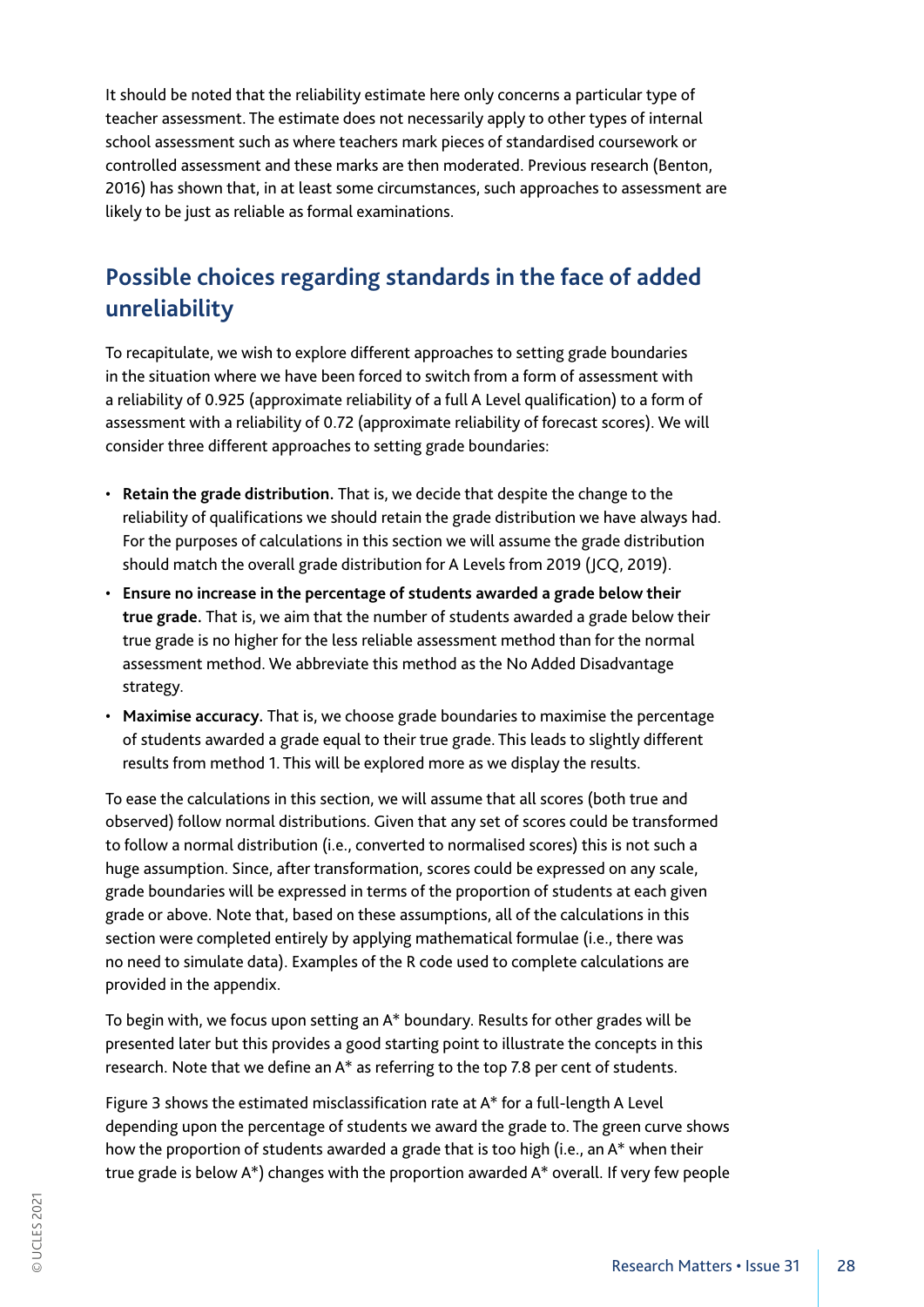are awarded A\* (the left of the chart) then hardly any will be over-graded. As the number awarded A\* increases so does the proportion of students that are awarded a grade that is too high. The blue line is of more interest. This shows the percentage of students undergraded as the grade boundary moves. Harsh grading (to the left of the chart) results in a greater percentage under-graded than lenient grading (to the right of the chart). The red curve denotes the total level of misclassification—the sum of under-grading and overgrading.

The vertical purple line represents where we would position grade boundaries for the full-length qualification. That is, we award A\* to exactly 7.8% of students. Because this assessment is not perfectly reliable (no assessment is) some students are misclassified. Specifically, given an assessment reliability of 0.925, 1.6% of students would be awarded an A\* when their true grade is lower than this and, similarly, 1.6% of students would not be awarded A\* when they deserve it. These values match as, by the definition we have used, the distribution of true grades equals the grade distribution on the full A Level. The dashed horizontal line demarks this level of over/under-grading and will be carried forward to the next chart.

For interest, we note that even for a full-length A Level, we can slightly improve classification accuracy with a slightly different grade boundary (the orange vertical line). Specifically, if we are interested in identifying the top 7.8% of students by true score (not observed score) then we should use a slightly harsher boundary (i.e., award fewer A\*s). This is because, given that A\*s are fairly rare, we need strong evidence to convince us that a student is most likely in this category rather than combining a slightly weaker true ability with a little luck with measurement error. Using this slightly harsher boundary would very slightly decrease the overall misclassification rate from 3.2% to 3.1%.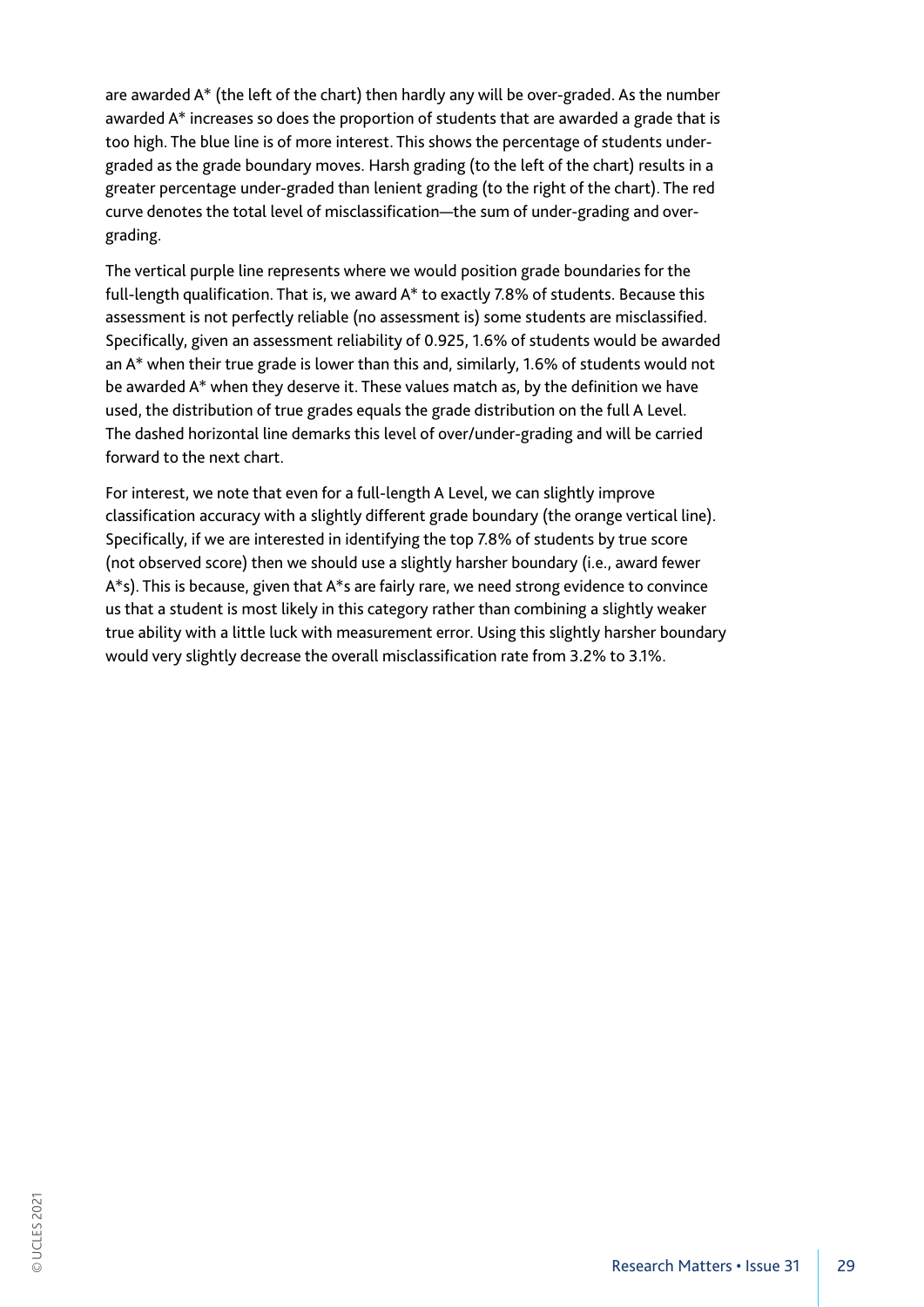



Now we turn to our main topic of interest—the impact of our different strategies to setting grade boundaries as the reliability of the assessment drops. Figure 4 shows the relationship between the percentage of students awarded A\* and the misclassification rate if the reliability of the assessment dropped to 0.72. The first thing to note is that, as we would expect, the overall misclassification rates rises. The pink vertical line indicates the results if we decide to continue to award an A\* to the top 7.8% of candidates by their observed score despite the fact that we now have a less reliable assessment. Doing this results in the overall misclassification almost doubling from 3.2% to 6.3% with half of these students awarded a grade that is too low.

An alternative approach is to try to ensure that the proportion of students who are not awarded an A\* when they deserve one remains at the target level (the dashed horizontal line, at 1.6%) that would be achieved by the full-length qualification. This goal is achieved by awarding A\*s to 14.2% of candidates (the purple vertical line). In other words, in order to ensure that the reduction in reliability does not result in more students being undergraded than usual, we need to allow this many students to be awarded an A\* in total. This point represents a logical maximum for the level of benefit of the doubt we might apply at A\*. Going any further would mean even fewer students being under-graded than we would achieve in a normal year—not a rational response to a change in circumstances. Naturally, increasing the percentage of A\*s we award to this extent will result in a big increase in the percentage of students who are over-graded. Specifically, this would mean that 8% of all students would be awarded an A\* when they do not deserve one.

Finally, we consider the percentage of students we would award A\* to if our goal was to maximise accuracy (i.e., minimise misclassification). This point is shown by the orange vertical line in Figure 4—reducing the percentage awarded A\* to 4.7 per cent. This reduction in A\* pass rate occurs because, given the unreliability of the assessment, we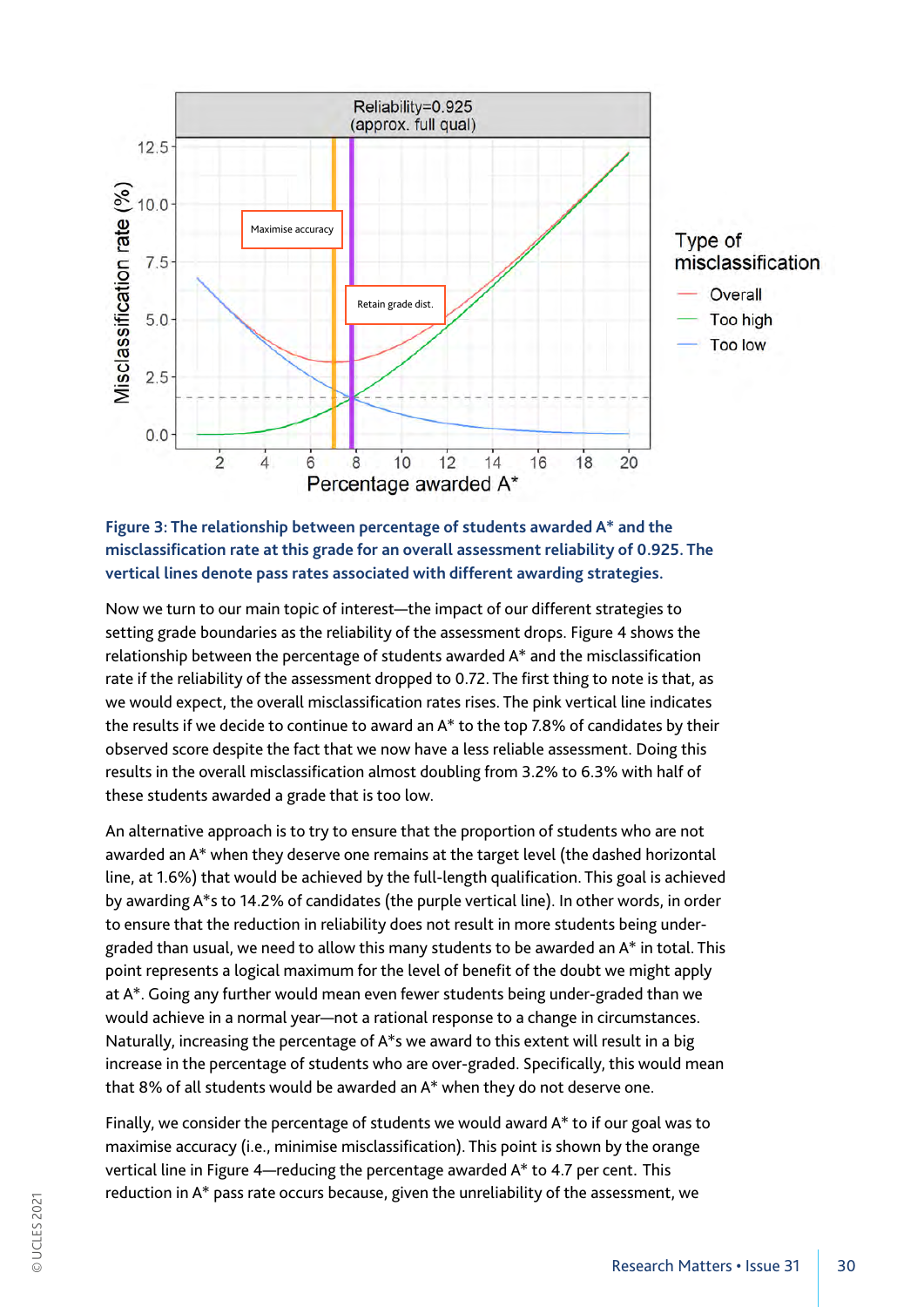need a lot of convincing that a student is genuinely among the top 7.8 per cent of true scores. In other words, we would need to see students even further towards the top of the observed score distribution.



### **Figure 4: The relationship between the percentage of students awarded A\* and the misclassification rate at this grade for an overall assessment reliability of 0.72. The vertical lines denote pass rates associated with different awarding strategies.**

One way to look at Figure 4 is in terms of the balance between aggregate outcomes and individual risk. Assessment organisations are frequently accused of being too concerned with grade distributions at a national level and not enough on outcomes for individuals. With this in mind, it is worth noting that the horizontal axis in Figure 4 represents overall aggregate outcomes. Against this, the vertical axis represents the risk of individuals<sup>7</sup> being awarded a grade different from their true grade. The different strategies for choosing boundaries represent different choices regarding the balance of controlling aggregate outcomes versus managing individual risk. Retaining grade distributions places all of the emphasis on aggregate outcomes. The No Added Disadvantage strategy places all of the emphasis on ensuring the risk to individuals does not increase. It is worth noting that if our focus is on managing individual risk, while we would increase aggregate outcomes in a year where reliability is lower, we would subsequently reduce aggregate outcomes once reliability had risen back to normal levels (i.e., the situation in Figure 3).

Figure 5 shows the results of the same kinds of analysis focusing on grade E. Note that, based on the national A Level grade distribution in 2019,<sup>8</sup> for the purposes of calculations,

<sup>7</sup> For example see https://www.theguardian.com/education/2020/aug/17/gavinwilliamson-seeks-blame-ofqual-exams-debacle-a-level-gcse

<sup>8</sup> See https://www.jcq.org.uk/wp-content/uploads/2019/08/A-Level-and-AS-Results-Summer-2019.pdf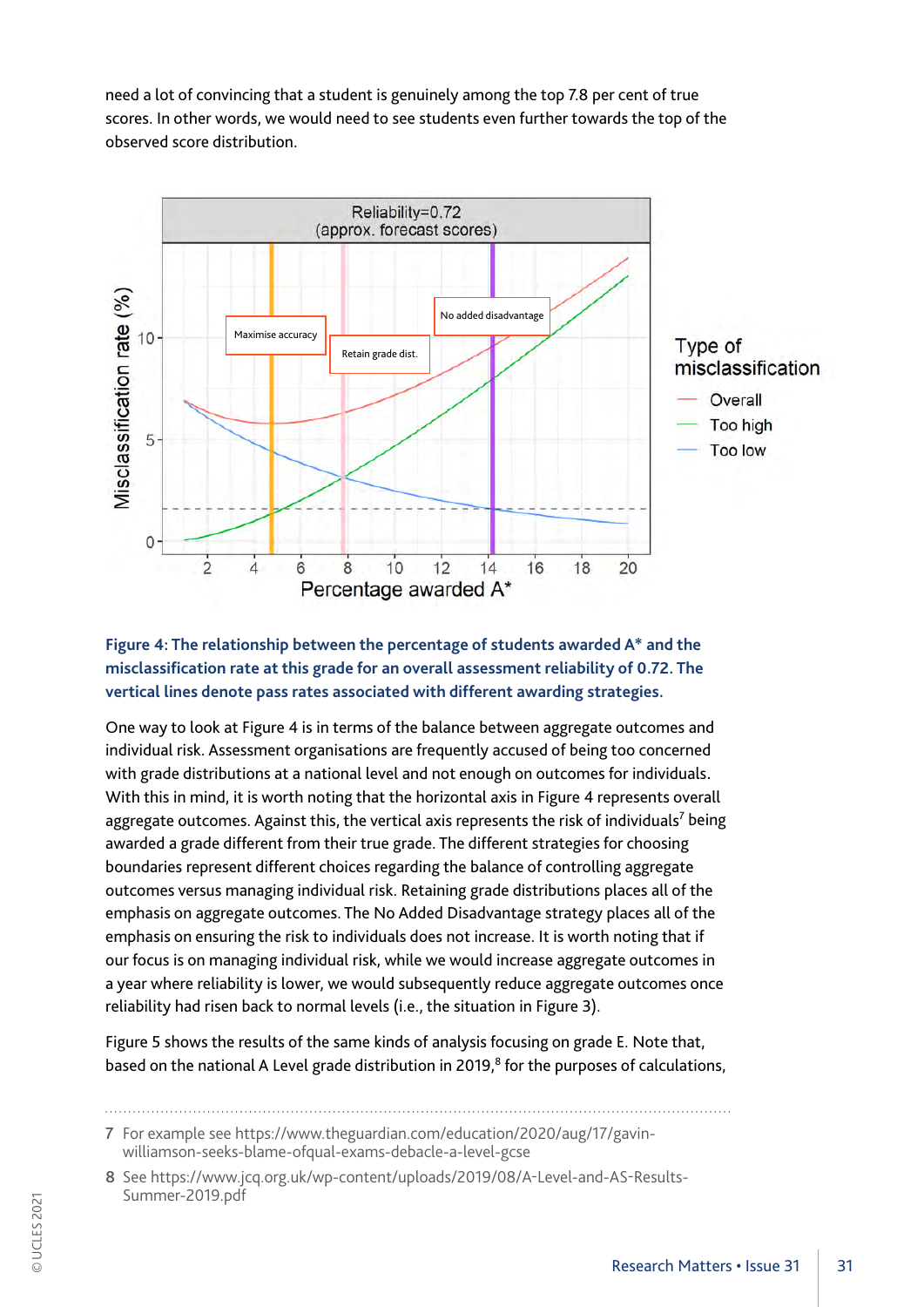97.6 per cent of students are defined to be at grade E or above. The bottom panel shows the results for a full-length qualification. Note that, since failing to achieve grade E is so rare, the overall misclassification rate at this grade is very low (just 1.2 per cent). Note also that, in contrast to grade A\*, since true scores below grade E are rare, we need a lot of evidence to convince us that a candidate is not worth a grade E. As such, at this grade, classification accuracy is maximised by setting grade boundaries more leniently (the vertical orange line).

The top panel of Figure 5 shows the impact on misclassification if the assessment reliability drops to 0.72. As before, in order to ensure the number of students undergraded is the same as normal, the percentage of students awarded grade E and above should increase (the vertical purple line). However, what is different here from the analysis at grade A\* is that, to maximise accuracy, the percentage awarded E or above should rise even further (the orange vertical line). This reflects the fact that, with an unreliable assessment, we would need a lot of convincing that a student was not worthy of at least a grade E.



**Figure 5: The relationship between percentage of students awarded E or above and the misclassification rate at this grade for overall assessment reliabilities of 0.72 and 0.925. The vertical lines denote pass rates associated with different awarding strategies.**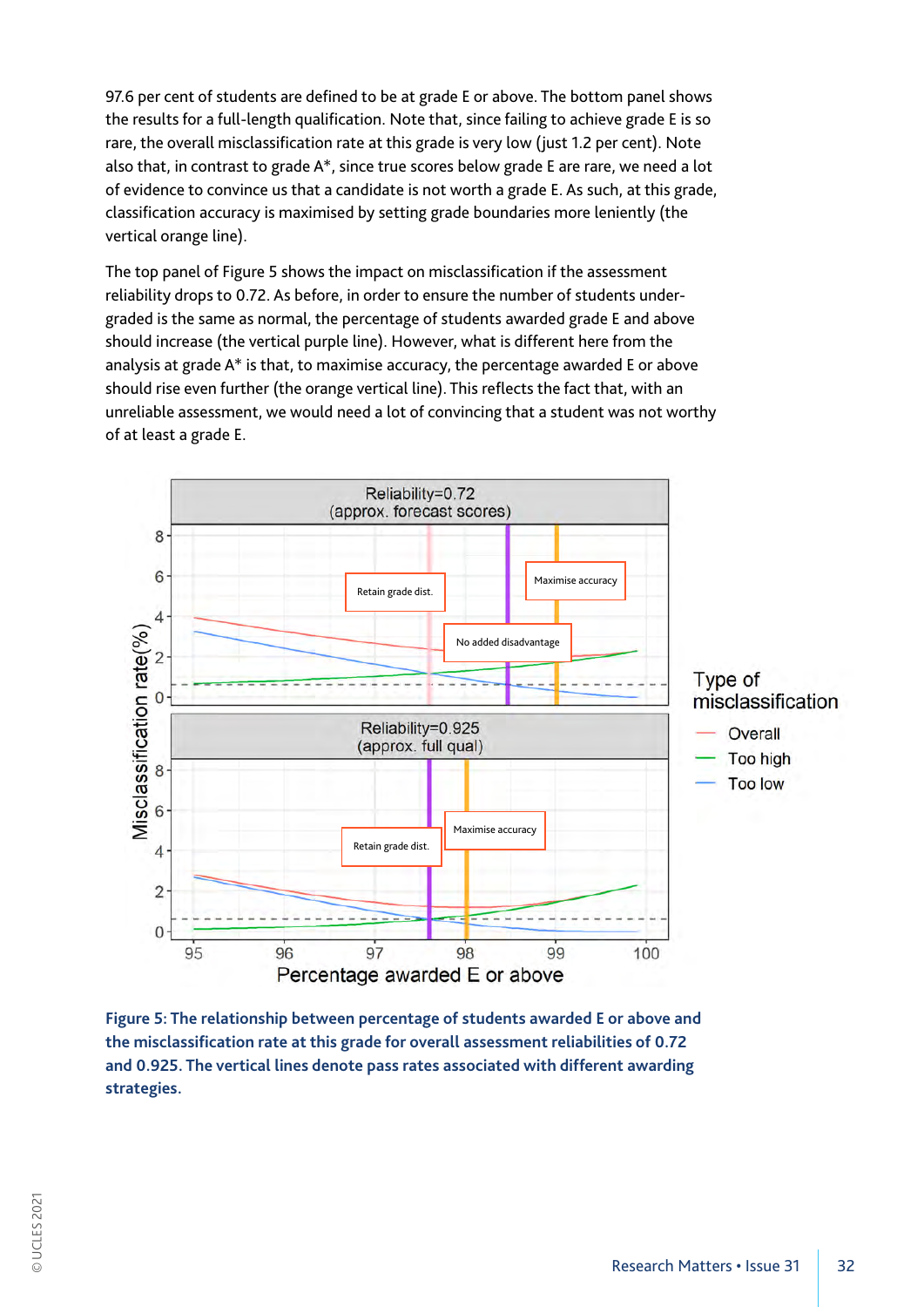# **The impact of different choices on grade distributions and misclassifications**

Having illustrated our approach to thinking about the issue of using generosity to combat unreliability, this section presents a more complete set of results across all grades and across a greater range of assessment reliabilities. To begin with, we will present results relating to the strategy of ensuring that there is no increase in the percentage of students that are under-graded. After this, results relating to the strategy of maximising classification accuracy will be presented. In both cases we will compare results to the strategy of retaining the grade distribution regardless of the reliability of the test

### **Ensuring No Added Disadvantage**

Table 1 shows how the No Added Disadvantage strategy affects the cumulative percentage awarded each grade as assessment reliability drops. The top row of the table (reliability=0.925) represents the assumed target grade distribution in a normal year. As can be seen, as the reliability of the assessment drops, so the required pass rate at each grade to avoid any increase in disadvantage goes up. For a small reduction in reliability (from 0.925 to 0.90), increases of around 1 percentage point at each grade are enough to mitigate the risks of decreased reliability. However, as reliabilities get lower, more drastic changes to the grade distribution are required.

|             | Cumulative % at each grade |       |       |       |       |       |
|-------------|----------------------------|-------|-------|-------|-------|-------|
| Reliability | $A^*$                      | A     | B     |       | D     | E.    |
| 0.925       | 7.8%                       | 25.5% | 51.6% | 75.8% | 91.0% | 97.6% |
| 0.900       | 8.5%                       | 26.8% | 53.1% | 76.8% | 91.5% | 97.8% |
| 0.850       | 9.9%                       | 29.4% | 55.8% | 78.7% | 92.3% | 98.0% |
| 0.800       | 11.4%                      | 32.0% | 58.4% | 80.4% | 93.0% | 98.2% |
| 0.750       | 13.1%                      | 34.6% | 60.8% | 81.8% | 93.6% | 98.4% |
| 0.720       | 14.2%                      | 36.2% | 62.2% | 82.6% | 94.0% | 98.5% |

### **Table 1: Percentage of students awarded each grade or above for different levels of reliability under the No Added Disadvantage strategy to setting grade boundaries.**

As described earlier, we estimate that the "reliability" of a teacher forecast approach to assessment is about 0.72. With this in mind, and taking this as our best guess of the reliability of CAGs, it is of interest to compare the grade distribution from the No Added Disadvantage approach with this level of reliability in Table 1 to the actual distribution of A Level CAGs awarded in summer 2020 (Table 2). What is interesting is that at grades A\*, A and B there is a lot of similarity between a logical grade distribution based on the No Added Disadvantage strategy and the actual distribution of CAGs from teachers. For example, under the No Added Disadvantage strategy for a reliability of 0.72, we would increase the proportion of students awarded A and above from 25.5% to 36.2%. In reality, CAGs from teachers suggested that the proportion awarded A and above should rise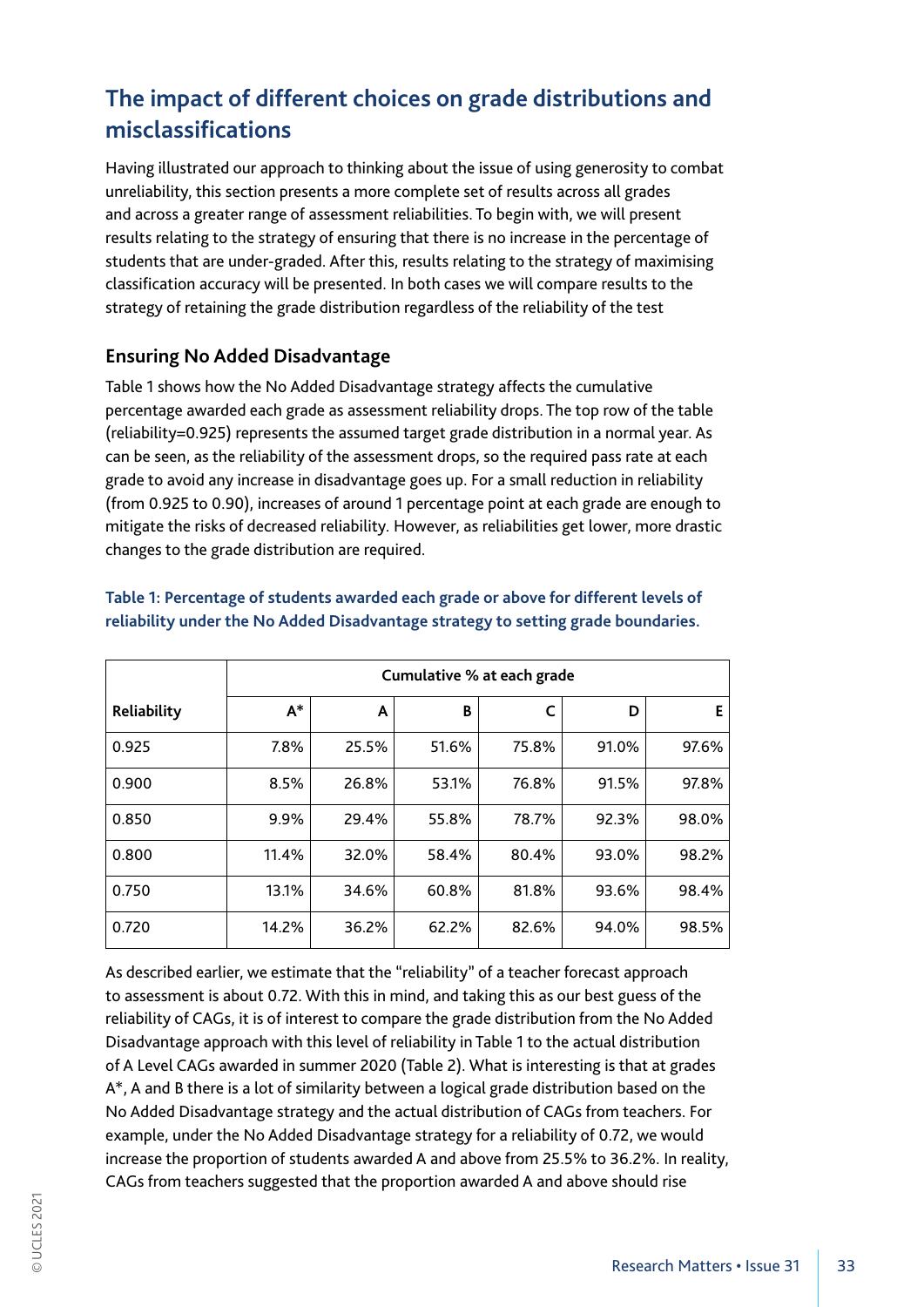from 25.5% overall in 2019 to 37.6% in 2020. This may indicate that many teachers had a natural intuition for how confident they could be in their own estimates and applied a logical level of benefit of the doubt to help ensure that students were not disadvantaged relative to a normal year. Of course, the similarity in results may be purely coincidental. However, it does illustrate how major changes in grade distributions between years need not necessarily in themselves indicate inappropriate decisions. If our aim is to protect students from any adverse effects of added unreliability, a change in grade distributions is a logically justifiable result.

### **Table 2: Distribution of Centre Assessed Grades (CAGs) in summer 2020 (reproduced from Ofqual, 2020, Table 9.6, p.134)**

|                    | Cumulative % at each grade |       |       |       |       |       |  |
|--------------------|----------------------------|-------|-------|-------|-------|-------|--|
|                    | $A^*$                      | A     |       |       |       |       |  |
| Centre             |                            |       |       |       |       |       |  |
| Assessed<br>Grades | 13.9%                      | 37.7% | 64.9% | 87.0% | 96.4% | 99.7% |  |

Table 3 shows the overall misclassification rate of the No Added Disadvantage strategy across different levels of assessment reliability. Note that these misclassification rates are estimated for each grade separately. For example, the 7.1 per cent misclassification rate for grade A at a reliability of 0.925 means that we would expect this percentage of people to either have a true grade of A or above and be awarded a lower grade, or to have a true grade below A but to be awarded A or above. As one would expect, the lower the reliability of the assessment, the greater the percentage of students that are misclassified. The comparison of these misclassification rates to those we would get from a strategy of retaining the same grade distribution regardless of reliability (Table 4) is of more interest. As can be seen, for small reductions in reliability there is little difference between the overall accuracies of the two approaches. However, at grade A\*, for the lowest reliabilities, the No Added Disadvantage approach does lead to substantially more misclassifications overall than the alternative strategy. Having said this, for grades C to E it actually leads to slightly fewer misclassifications than retaining the grade distribution (for an explanation see the earlier discussion surrounding Figure 5).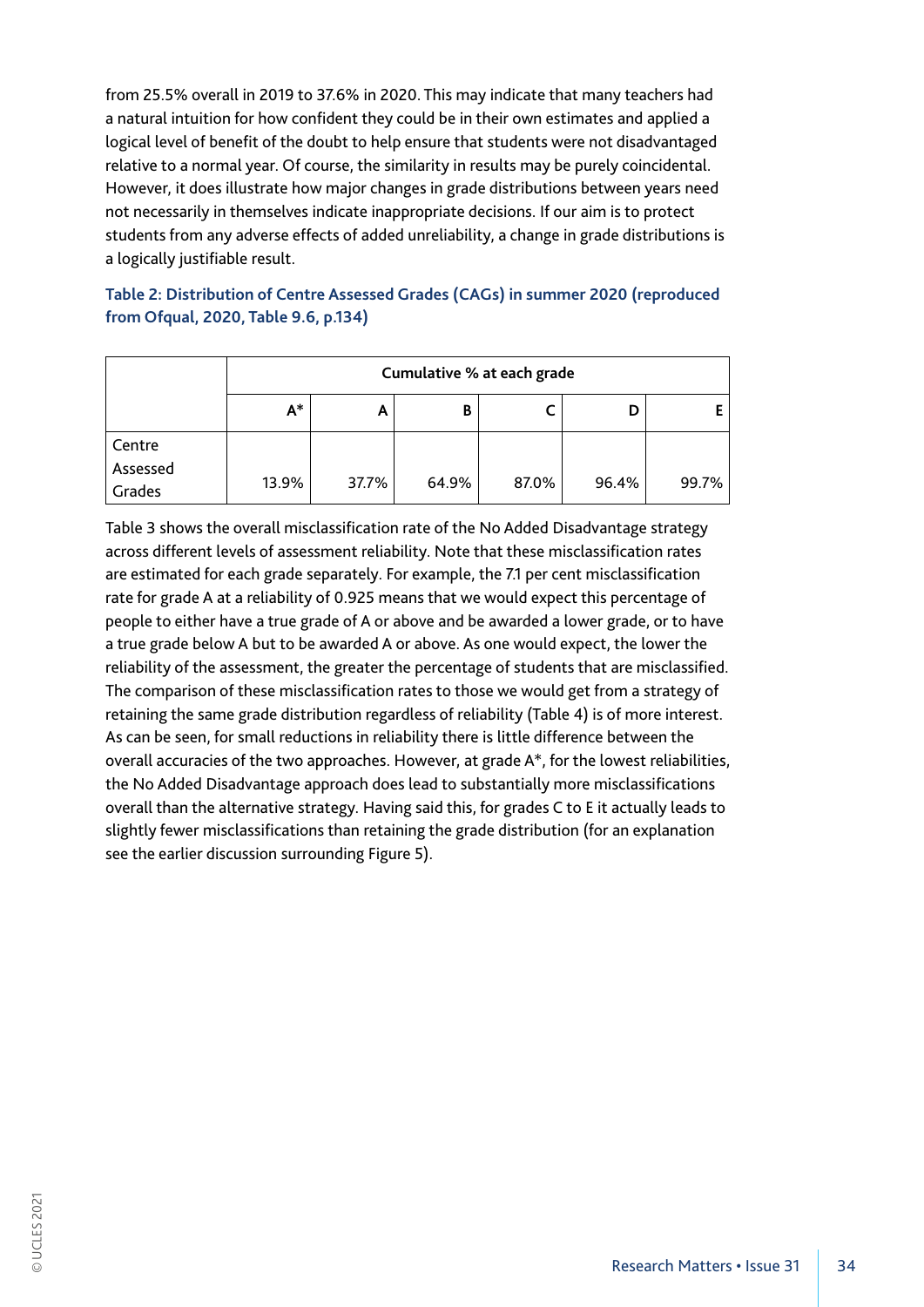|             | Misclassification rate at each grade |       |       |       |      |      |
|-------------|--------------------------------------|-------|-------|-------|------|------|
| Reliability | $A^*$                                | A     | B     | C     | D    | Е    |
| 0.925       | 3.2%                                 | 7.1%  | 8.8%  | 6.9%  | 3.6% | 1.2% |
| 0.900       | 3.9%                                 | 8.4%  | 10.3% | 8.0%  | 4.1% | 1.4% |
| 0.850       | 5.3%                                 | 11.0% | 13.1% | 9.8%  | 4.9% | 1.6% |
| 0.800       | 6.8%                                 | 13.6% | 15.6% | 11.4% | 5.6% | 1.9% |
| 0.750       | 8.5%                                 | 16.2% | 18.0% | 12.9% | 6.2% | 2.0% |
| 0.720       | 9.6%                                 | 17.8% | 19.4% | 13.7% | 6.5% | 2.1% |
| 0.700       | 10.4%                                | 18.9% | 20.4% | 14.2% | 6.7% | 2.2% |

**Table 3: Overall misclassification rates at each grade for the No Added Disadvantage strategy to setting grade boundaries for different levels of reliability.**

### **Table 4: Overall misclassification rates at each grade if the same grade distributions are retained across different levels of reliability.**

|             | Misclassification rate at each grade |       |       |       |      |      |  |
|-------------|--------------------------------------|-------|-------|-------|------|------|--|
| Reliability | $A^*$                                | A     | B     | C     | D    | E    |  |
| 0.925       | 3.2%                                 | 7.1%  | 8.8%  | 6.9%  | 3.6% | 1.2% |  |
| 0.900       | 3.7%                                 | 8.2%  | 10.2% | 8.0%  | 4.1% | 1.4% |  |
| 0.850       | 4.6%                                 | 10.2% | 12.6% | 9.9%  | 5.1% | 1.7% |  |
| 0.800       | 5.3%                                 | 11.8% | 14.7% | 11.5% | 5.9% | 2.0% |  |
| 0.750       | 6.0%                                 | 13.3% | 16.7% | 13.0% | 6.6% | 2.3% |  |
| 0.720       | 6.3%                                 | 14.2% | 17.7% | 13.8% | 7.1% | 2.4% |  |
| 0.700       | 6.6%                                 | 14.8% | 18.4% | 14.3% | 7.3% | 2.5% |  |

### **Maximising accuracy**

Table 5 shows the cumulative percentage of students that would be awarded each grade if we adopted the strategy of maximising classification accuracy at each level of reliability. As can be seen, as the reliability of the assessment lowers, this strategy results in awarding fewer top grades (A and A\*) but being more generous at lower grades (C, D and E). The strategy has little effect on the cumulative percentage awarded grade B or above. At the lowest grades (D and E) this strategy is even more generous than the No Added Disadvantage strategy (Table 1). However, comparison with Table 2 shows that the strategy would still not be as generous as CAGs awarded in summer 2020 at these grades.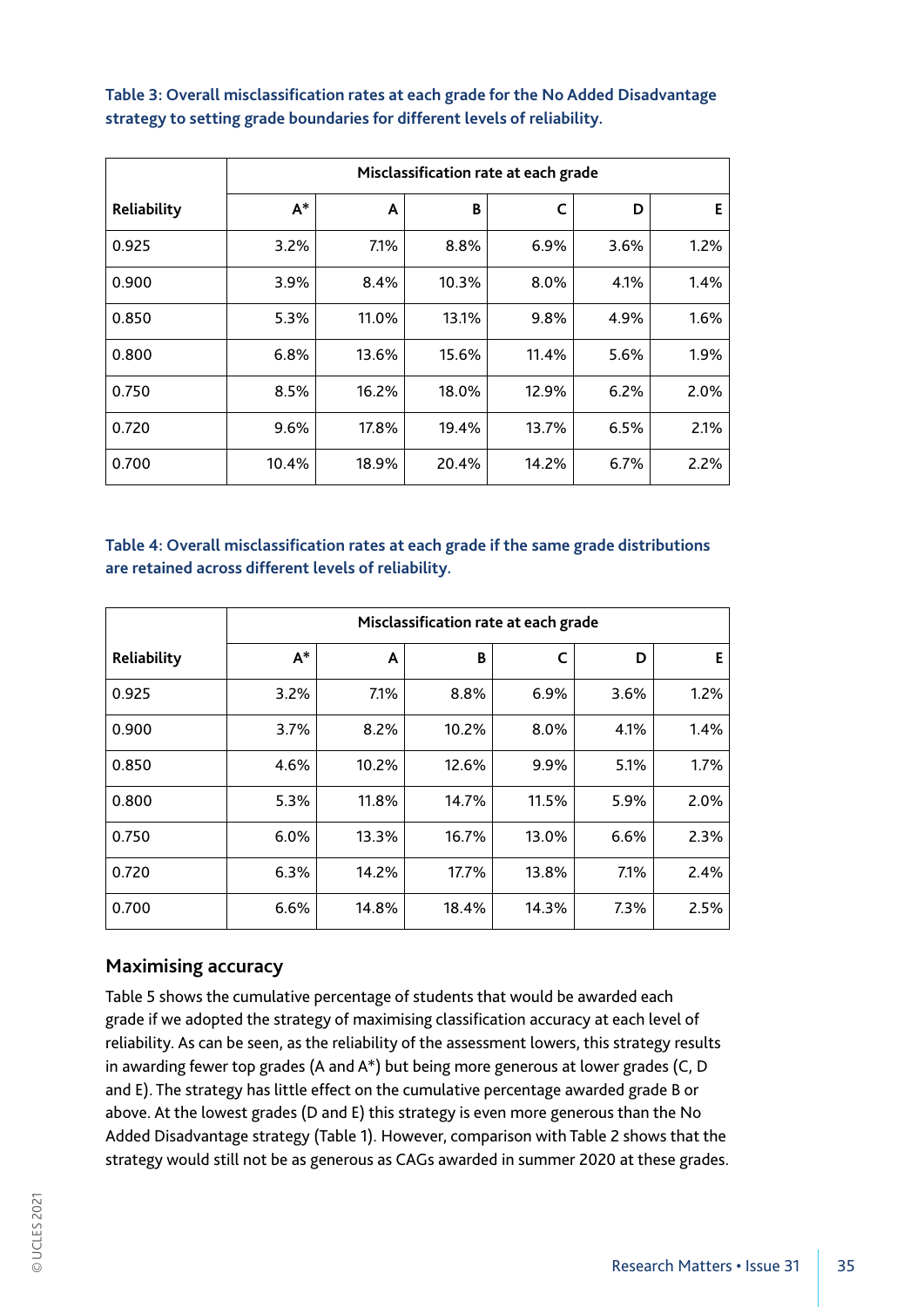|             | Cumulative % at each grade |       |       |       |       |       |
|-------------|----------------------------|-------|-------|-------|-------|-------|
| Reliability | $A^*$                      | A     | B     | C     | D     | E     |
| 0.925       | 7.0%                       | 24.7% | 51.7% | 76.7% | 91.8% | 98.0% |
| 0.900       | 6.7%                       | 24.4% | 51.7% | 77.0% | 92.1% | 98.1% |
| 0.850       | 6.2%                       | 23.7% | 51.7% | 77.6% | 92.7% | 98.4% |
| 0.800       | 5.6%                       | 23.1% | 51.8% | 78.3% | 93.3% | 98.6% |
| 0.750       | 5.1%                       | 22.3% | 51.8% | 79.0% | 93.9% | 98.9% |
| 0.720       | 4.7%                       | 21.9% | 51.9% | 79.5% | 94.3% | 99.0% |
| 0.700       | 4.5%                       | 21.6% | 51.9% | 79.9% | 94.5% | 99.1% |

**Table 5: Percentage of students awarded each grade or above for different levels of reliability under the Maximise Accuracy strategy to setting grade boundaries.**

Table 6 shows the misclassification rates that would result from this strategy. Although (by design) these values are always lower than for the other two strategies we have explored (Tables 3 and 4), the difference with the strategy of retaining the same grade distribution is always very small. Specifically, for the range of reliabilities displayed here, the difference in misclassification rate is always within 1 percentage point.

|             | Misclassification rate at each grade |       |       |       |      |      |
|-------------|--------------------------------------|-------|-------|-------|------|------|
| Reliability | $A^*$                                | A     | B     | C     | D    | E    |
| 0.925       | 3.1%                                 | 7.1%  | 8.8%  | 6.9%  | 3.5% | 1.2% |
| 0.900       | 3.6%                                 | 8.2%  | 10.2% | 8.0%  | 4.0% | 1.4% |
| 0.850       | 4.4%                                 | 10.1% | 12.6% | 9.8%  | 4.9% | 1.6% |
| 0.800       | 5.0%                                 | 11.7% | 14.7% | 11.3% | 5.6% | 1.8% |
| 0.750       | 5.5%                                 | 13.1% | 16.7% | 12.7% | 6.2% | 2.0% |
| 0.720       | 5.8%                                 | 13.9% | 17.7% | 13.5% | 6.5% | 2.0% |
| 0.700       | 6.0%                                 | 14.4% | 18.4% | 14.0% | 6.7% | 2.1% |

**Table 6: Overall misclassification rates at each grade for the Maximise Accuracy strategy to setting grade boundaries for different levels of reliability.**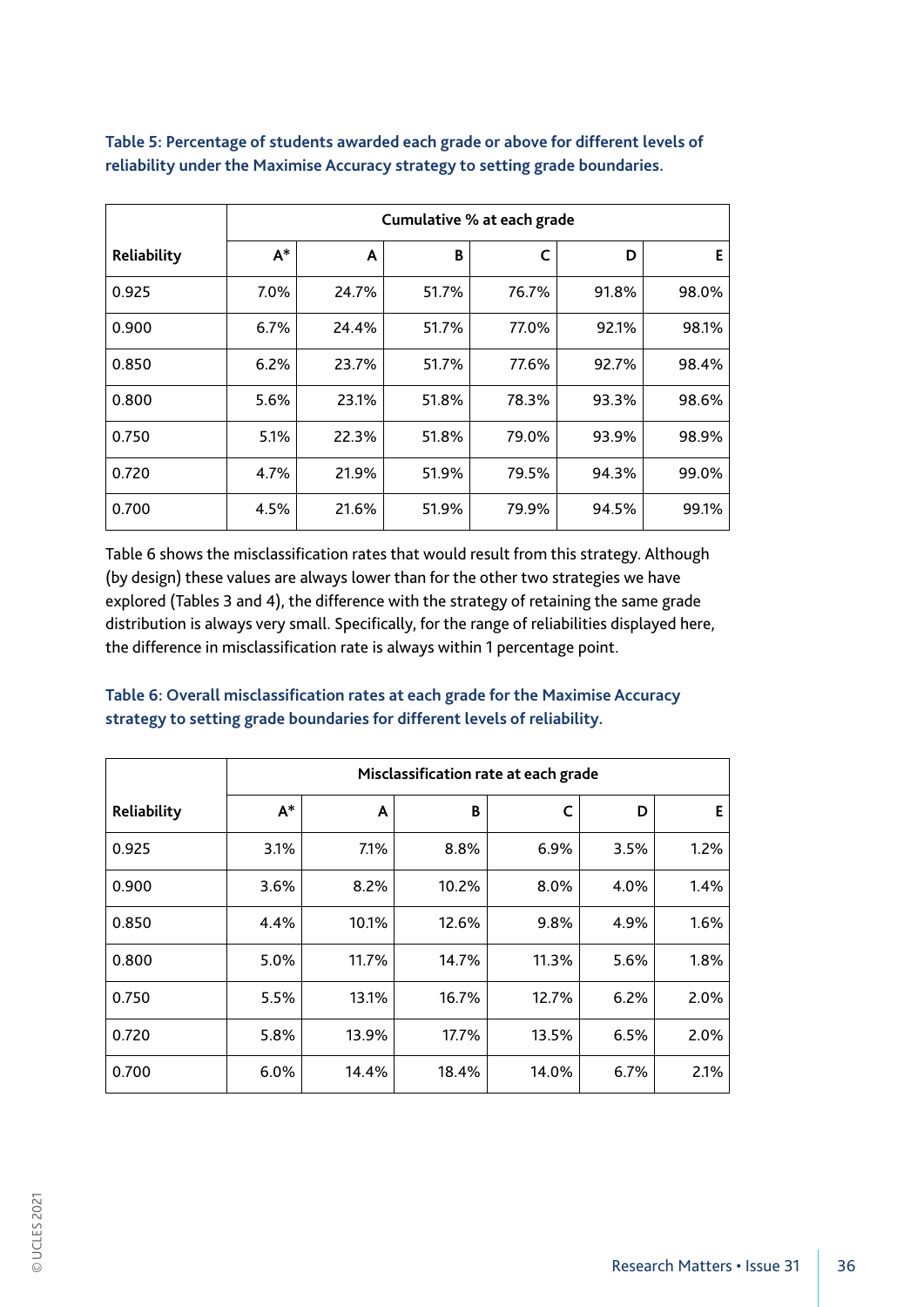# **Conclusion**

This article has considered how we might logically go about applying generosity to grade boundaries to address a situation where, for whatever reason, an assessment is less reliable than normal. We have seen that a rigid adherence to the idea that no-one should end up with a lower grade than they deserve is not practical. In fact, with any level of unreliability, and a sufficiently large number of candidates, such a goal could only be achieved by awarding the highest possible grade to every candidate. However, once we acknowledge that, even under normal circumstances, no assessment is perfectly reliable, we can make progress with this issue. In particular, we can determine the most appropriate grade distribution given an idea about how much reliability has decreased and how we wish to balance the competing desires to control aggregate outcomes and to manage the level of risk to individuals.

One strategy we might adopt is to maximise the overall accuracy of awarded grades. This will lead to different results than simply retaining the same grade distribution regardless of how far reliability has fallen. Specifically, it will make us more reluctant to award the very highest grades as it is difficult for an unreliable assessment method to verify that these are warranted. Conversely, under this same strategy, we would be more generous with awarding grades at the lower end as it is difficult for an unreliable assessment to verify that a candidate *does not* deserve to be awarded a grade of at least this level.

Another option is the strategy we have termed No Added Disadvantage. Under this option, which places the most emphasis on managing the risk to individuals, we set grade boundaries to ensure that the overall proportion of students awarded a lower grade than merited by their true ability does not increase as the reliability of assessment falls. This option requires generous awarding across all grades with the required level of generosity increasing to compensate for lower assessment reliabilities.

One interesting finding from this research comes from comparing the results from this strategy to the actual distribution of CAGs supplied by schools in summer 2020. By using data from forecast grades in the past, and by noting that CAGs were a form of forecast, we generated a data-driven estimate of the likely reliability of CAGs. Based on this, we found that, in part, the grade distribution in summer 2020 represented a perfectly reasonable application of benefit of the doubt by teachers to ensure that students were not negatively affected by the circumstances they found themselves in. The exception to this was at the lowest A Level grades where, based on our approach to calculations, teachers appeared even more generous than would be recommended by the principle of No Added Disadvantage.

The above paragraph has some implications for awarding once assessment returns to normal. Some would argue that the generous distribution of grades from 2020 should be carried forward into the future as not doing this is unfair to subsequent cohorts of students. However, this fails to recognise the possible role of benefit of the doubt in teachers assigning grades in 2020. As we have shown, at least at the higher grades, the 2020 grade distribution represents a perfectly sensible operation of benefit of doubt given how hard it is to know how students will perform in a future set of exams. However, if the same generous grade distribution is applied in future assessment series where there is far less doubt over performance, any intended benefit of the doubt by 2020 teachers is overridden. One way to think of this issue is as follows. It is possible that some teachers in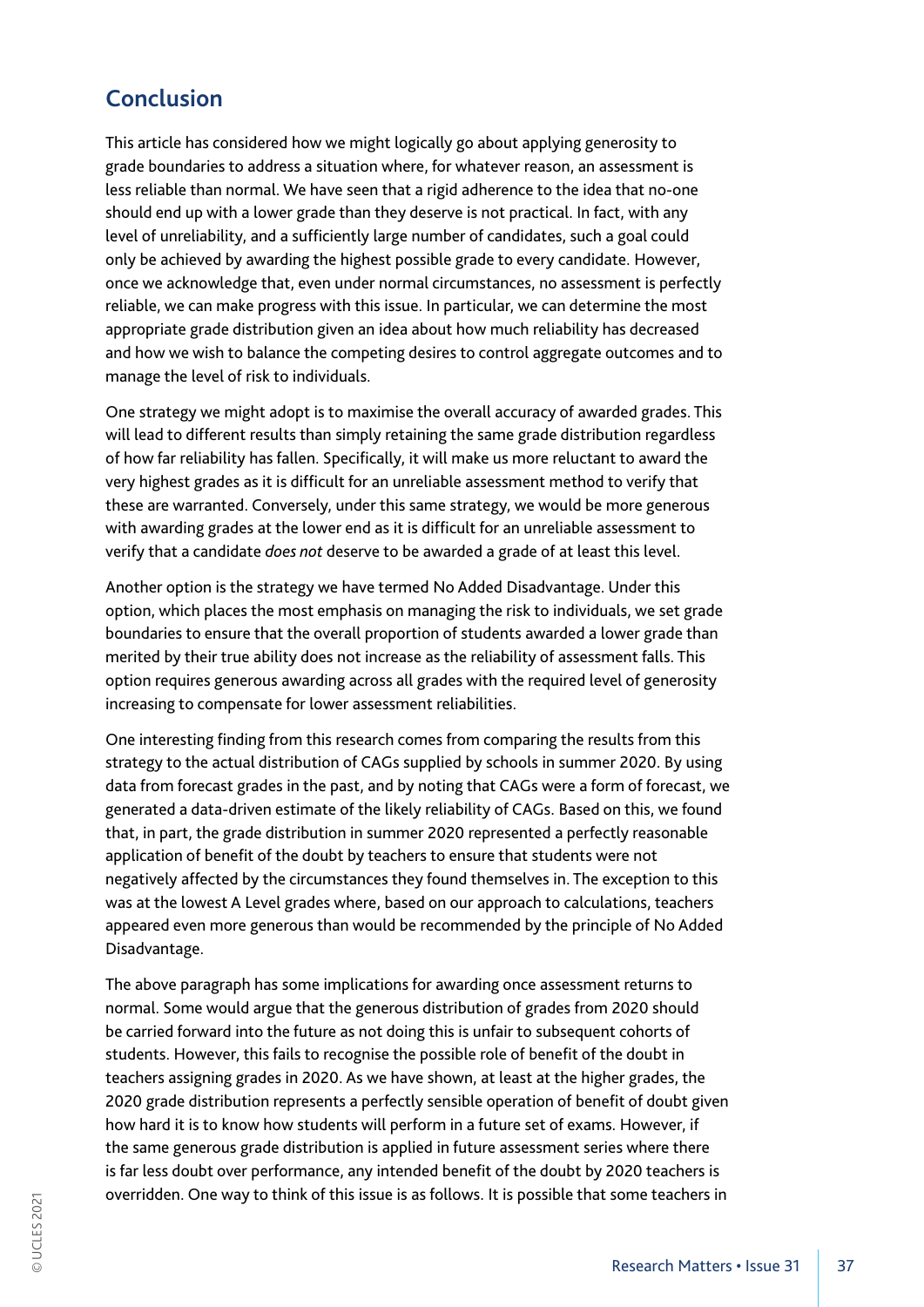2020 awarded grades to students based on the highest grade they think they might have reasonably achieved. This helped protect individual students from being under-rewarded. However, had these same teachers known that the performance standards required for each grade were going to be lowered, they could have extended this same principle of benefit of the doubt further to other students—but did not. Lowering the required performance standards could re-introduce the possibility of students missing out on the grade they deserve relative to future cohorts of candidates due to the unreliability of the assessment procedure they were subject to in 2020.

To put this another way, where there is more doubt there is more benefit of the doubt. Applying this principle in a logical way means that more top grades should be awarded in a year of unusually unreliable assessment than in a normal year. Arguing that the grade distribution from 2020 should simply be carried forwards on grounds of fairness places too much emphasis on national statistics and not enough on individual students something that assessment organisations are often accused of!

More generally, this article has discussed issues relating to awarding in the knowledge that assessments are not perfectly reliable. Any discussion of classification accuracy in qualifications is uncomfortable as it opens the door to sound and fury about "students being awarded the wrong grade". However, in reality, classification accuracy is just putting a quantitative value on an experience most exam takers are probably familiar with. Many people can probably remember hoping that certain topics or types of problem would be included in their exams and then being either pleased when they were or disappointed when they were not. Reliability research just attempts to put a number on the extent to which these types of familiar experiences have an impact upon grades. Similarly, the attempt in this article to quantify the reliability of teacher forecasts is not an attack on teachers—simply an effort to quantify how hard it is to know what grade a student will achieve months before they take an exam.

More importantly, it is only by acknowledging and quantifying likely levels of reliability that we can make specific recommendations around issues such as benefit of the doubt. The research presented in this article would not have been possible if we had tried to start from a point of view that in a normal year assessment is perfectly reliable.

Within any crisis, grade boundaries are an obvious element of assessment for people to focus on as, from a practical perspective, altering them is relatively easy. Nonetheless, it would clearly be naïve to think that all the problems created by a pandemic (or another unforeseen circumstance) can be solved simply by changing grade boundaries. After all, altering grade boundaries does not change anything about the fundamental measurements that have been made about students—it simply alters the way these measurements are labelled. With this in mind, although this article has focused upon grade boundaries, this is not intended to diminish the role of other elements of the assessment system in dealing with a crisis. Arrangements for appeals, additional assessment opportunities, advice to users of results (such as universities) and various other interventions can all be important parts of the ways in which we can alleviate the risk of individual students being disadvantaged.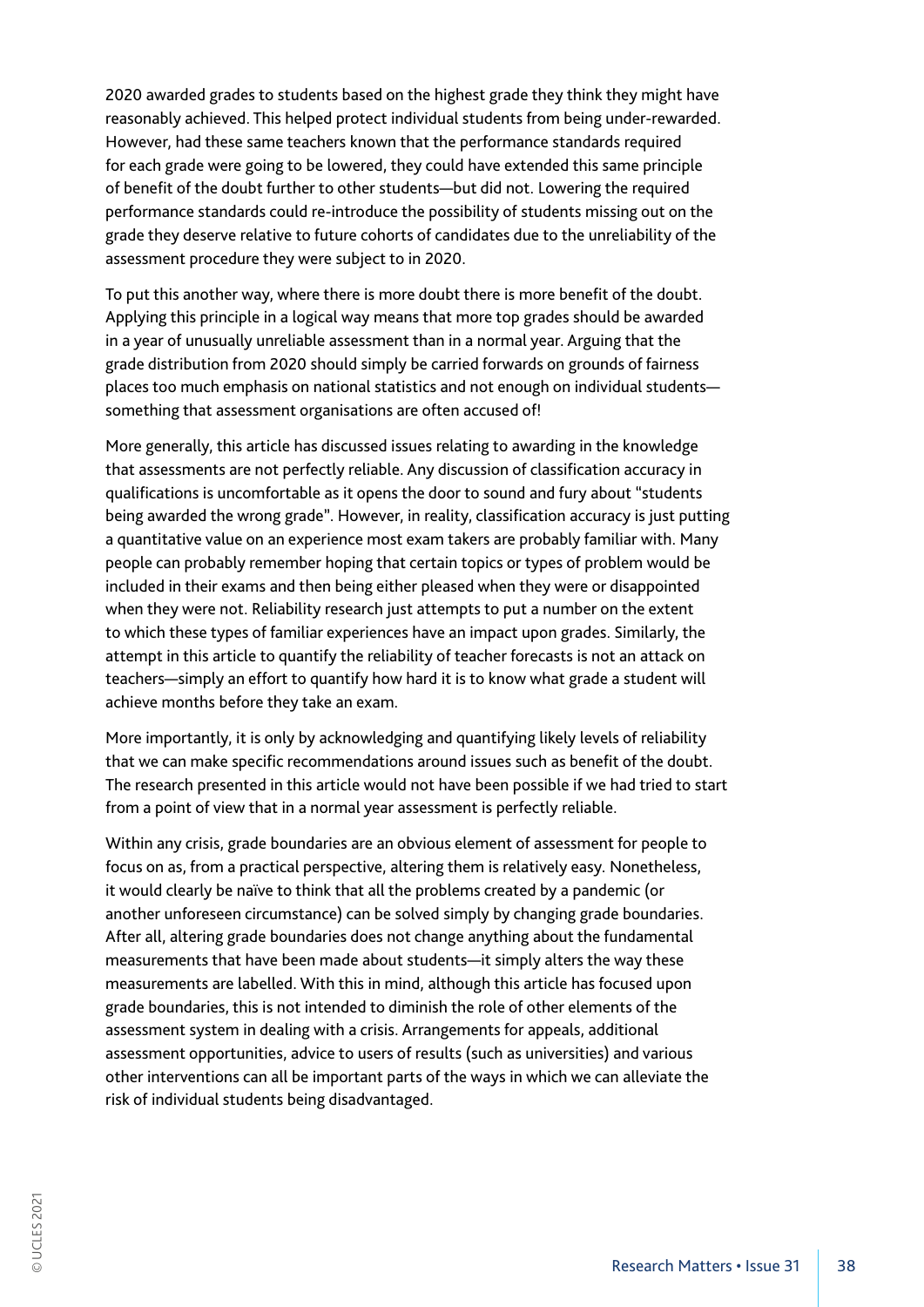# **References**

Benton, T. (2014). Calculating the reliability of complex qualifications. *Research Matters: A Cambridge Assessment publication, 18,* 48–52. https://www.cambridgeassessment.org.uk/ Images/465814-calculating-the-reliability-of-complex-qualifications.pdf

Benton, T. (2016). *Evidence for the reliability of coursework.* Paper presented at the 17th annual AEA Europe conference, Limassol, Cyprus, 3–5 November 2016. https://www. cambridgeassessment.org.uk/Images/346753-evidence-for-the-reliability-of-coursework. pdf

Bramley, T., & Dhawan, V. (2010). *Estimates of reliability of qualifications.* Ofqual/11/4826. https://assets.publishing.service.gov.uk/government/uploads/system/uploads/ attachment\_data/file/578868/2011-03-16-estimates-of-reliability-of-qualifications.pdf

Gill, T., & Benton, T. (2015). *The accuracy of forecast grades for OCR A levels in June 2014.* Cambridge Assessment Statistics Report Series No.90. https://www. cambridgeassessment.org.uk/Images/241261-the-accuracy-of-forecast-grades-for-ocr-alevels-in-june-2014.pdf

Hayes, M., & Pritchard, J. (2013). *Estimation of internal reliability.* Ofqual/13/5258. https:// assets.publishing.service.gov.uk/government/uploads/system/uploads/attachment\_data/ file/378056/2013-01-17-estimation-of-internal-reliability.pdf

He, Q. (2009). *Estimating the reliability of composite scores.* Ofqual/10/4703. https:// assets.publishing.service.gov.uk/government/uploads/system/uploads/attachment\_data/ file/578878/2010-02-01-composite-reliability.pdf.

JCQ. (2019). *GCE A Level & GCE AS Level Results Summer 2019.* https://www.jcq.org.uk/ wp-content/uploads/2019/08/A-Level-and-AS-Results-Summer-2019.pdf

Mc Manus, I. C., Woolf, K., Harrison, D., Tiffin, P.A., Paton, L. W., Cheung, K. Y. F., & Smith, D. (2020). *Calculated grades, predicted grades, forecasted grades and actual A-level grades: Reliability, correlations and predictive validity in medical school applicants, undergraduates, and postgraduates in a time of COVID-19.* https://www.medrxiv.org/ content/10.1101/2020.06.02.20116830v1.full.pdf

Ofqual. (2020). *Awarding GCSE, AS, A level, advanced extension awards and extended project qualifications in summer 2020: Interim report.* Ofqual/20/6656/1. https://assets. publishing.service.gov.uk/government/uploads/system/uploads/attachment\_data/ file/909368/6656-1\_Awarding\_GCSE\_\_AS\_\_A\_level\_\_advanced\_extension\_awards\_and\_ extended\_project\_qualifications\_in\_summer\_2020\_-\_interim\_report.pdf

Shaw, S. D., & Nisbet, I. (2021). Attitudes to fair assessment in the light of COVID-19. *Research Matters: A Cambridge Assessment Publication, 31,* 6–21.

Spearman, C. (1904). The proof and measurement of association between two things. *American Journal of Psychology, 15,* 72–101.

Stewart, H., Proctor, K., & Weale, S. (2020, August 17). Gavin Williamson seeks to blame Ofqual for exams debacle. *The Guardian.* https://www.theguardian.com/education/2020/ aug/17/gavin-williamson-seeks-blame-ofqual-exams-debacle-a-level-gcse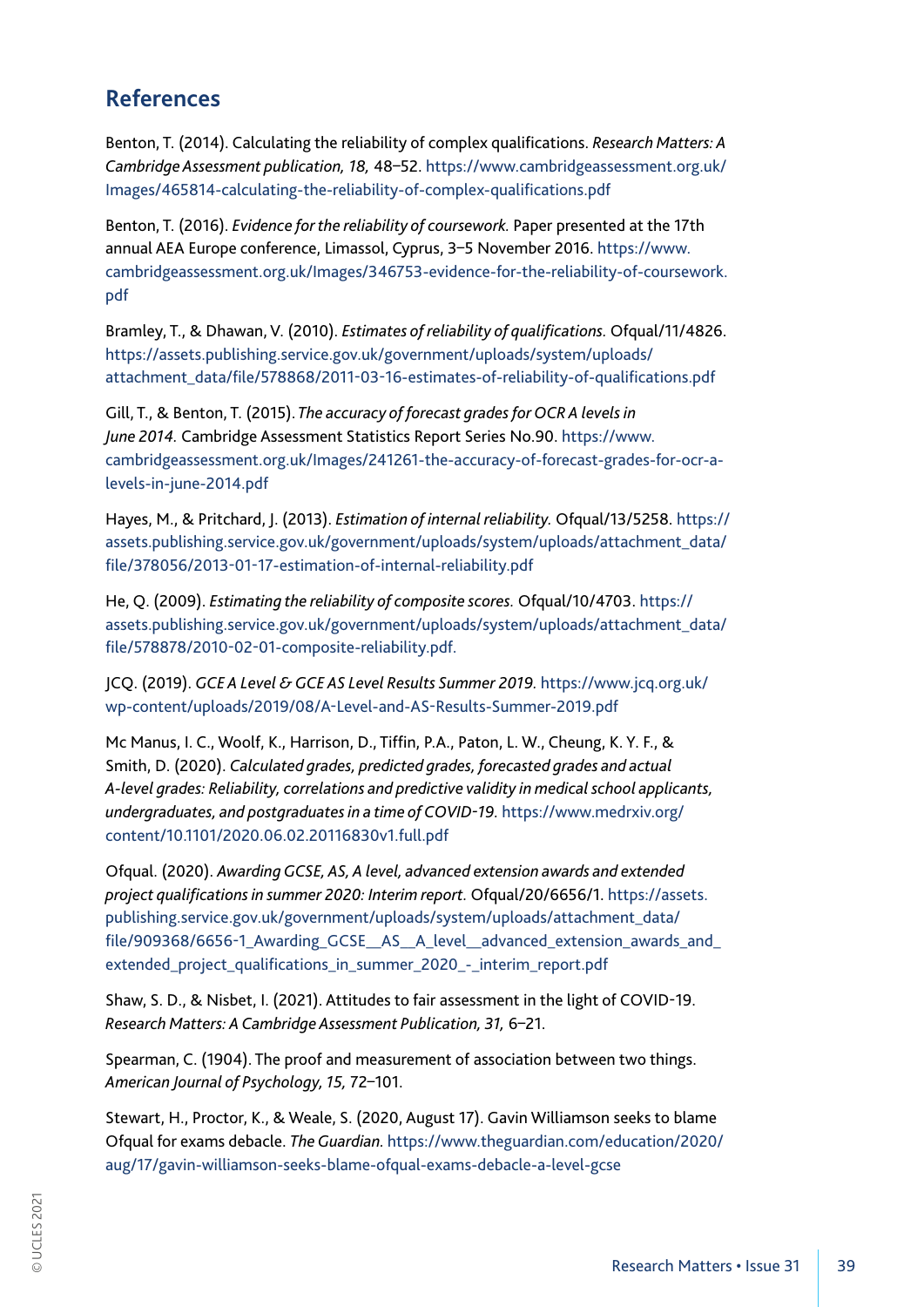Wheadon, C., & Stockford, I. (2010). *Classification accuracy and consistency in GCSE and A Level examinations offered by the Assessment and Qualifications Alliance (AQA) November 2008 To June 2009.* Ofqual/11/4823. https://assets.publishing.service.gov.uk/ government/uploads/system/uploads/attachment\_data/file/578862/2011-03-16-aqaclassification-accuracy-and-consistency-in-gcse-and-a-levels.pdf.

# **Appendix: R code to create Figures 3 and 4**

The code below shows how to create charts like those shown in Figures 3 and 4. The calculations in the remainder of the report were done in a similar way.

#code to create Figures 3 and 4 library(mvtnorm) library(ggplot2) #set main pass rate of interest (based on national A\* percentage 2019) pass\_rate=7.8 #convert to boundary on standard normal distribution boundary\_main=qnorm(1-pass\_rate/100) #FIGURE 3 #set reliability of interest reliability=0.925 #calculate error rates for a variety of boundaries trial\_pass\_rates=seq(1,20,0.01) trial\_boundaries=qnorm(1-trial\_pass\_rates/100) #correlation matrix between true and observed scores sigma <- cbind(c(1,sqrt(reliability)),c(sqrt(reliability),1)) #overall percentage awarded a grade too low given their true score error\_rate\_low=sapply(trial\_boundaries ,function(i) 100\*pmvnorm(mean=c(0,0) ,sigma ,lower=c(boundary\_main,-Inf) ,upper=c(Inf,i))) #overall percentage awarded a grade too low given their true score error\_rate\_high=sapply(trial\_boundaries ,function(i) 100\*pmvnorm(mean=c(0,0) ,sigma ,lower=c(-Inf,i) ,upper=c(boundary\_main,Inf))) error\_rate\_tot=error\_rate\_low+error\_rate\_high #identify target under-graded for Figure 4 (later) targ\_low=error\_rate\_low[trial\_boundaries==boundary\_main] #make chart min\_error\_x=trial\_pass\_rates[which.min(error\_rate\_tot)] chartdat=data.frame(x=rep(trial\_pass\_rates,3) ,y=c(error\_rate\_low,error\_rate\_high,error\_rate\_tot) ,type=c(rep("Too low",1901) ,rep("Too high",1901)